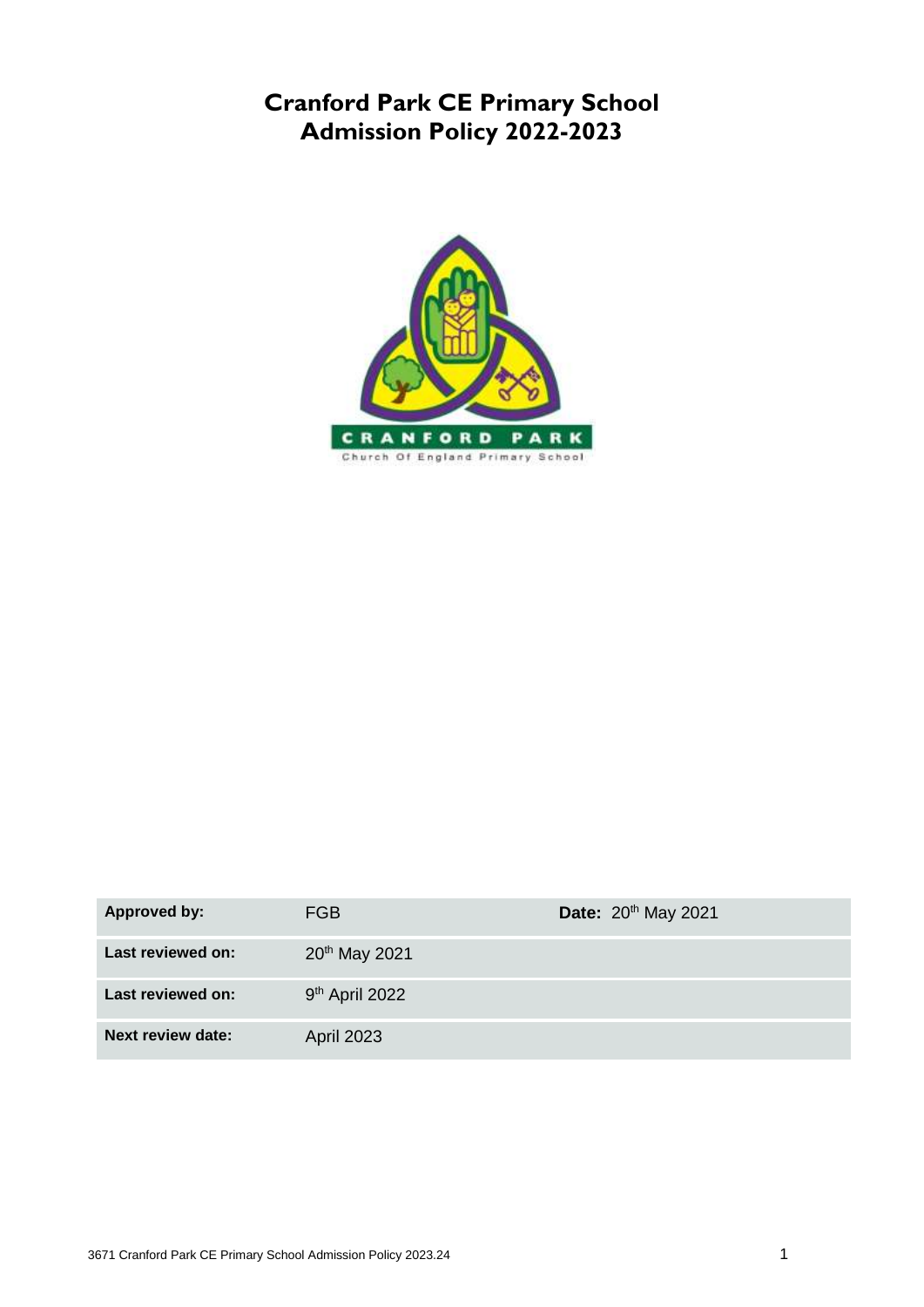This policy will be used during 2022/2023 for allocating places in the main admission round for entry to Year R in September 2023. It will also apply to in-year admissions during 2023/24.

Hampshire County Council is the admission authority for Cranford Park CE Primary School. The admission arrangements are determined by the County Council, after statutory consultations.

# **Published Admission Number (PAN)**

Each school has a published admission number (PAN)<sup>1</sup> for entry to Year R. The school will admit this number of children if there are sufficient applications. Where there are fewer applications than the published admission number, places will be offered to all applicants.

The PAN for Cranford Park CE Primary School for 2023-2024 is **30**

# **Admissions Process**

The County Council will consider first all those applications received by the published deadline of **midnight on 15 January 2023**. **Notifications to parents offering a primary or infant school place will be sent by the County Council on 17 April 2023.**

Applications made after the deadline will be considered after all on-time applications have been fully processed unless exceptional circumstances merit consideration alongside on-time applications.

For the normal admission round, all on time preferences will be considered simultaneously and ranked in accordance with the admission criteria. If more than one school can offer a place, the parent's highest stated available preference will be allocated.

# **Pupils with an Education, Health and Care Plan**

Any child with an Education, Health and Care Plan naming Cranford Park CE Primary School will be admitted. Where possible such children will be admitted within the PAN.

#### **Oversubscription criteria**

**.** 

When the school is oversubscribed, after the admission of pupils with an Education, Health and Care plan naming the school, priority for admission will be given to children in the following order:

1. Looked after children or children who were previously looked after *(see definition i).* 

2. (For applications in the normal admission round only) Children or families with an exceptional medical and/or social need (see definition ii). Supporting evidence from a professional is required such as a doctor and/or consultant for medical needs or a social worker, health visitor, housing officer, the police or probation officer for social needs. This evidence must confirm the child or family's medical or social need and why that need(s) makes it essential that the child attends this

<sup>1</sup> The PAN applies to the relevant year\* only. For other year groups at the school, different admission limits may be applied. Please ask the school or local authority for details.

<sup>\*</sup> The relevant year is the age group at which pupils are or will normally be admitted to the school i.e. reception, year 3, year 7 and year 12 where the school admits external applicants to the sixth form (Section 142 of the SSFA 1998).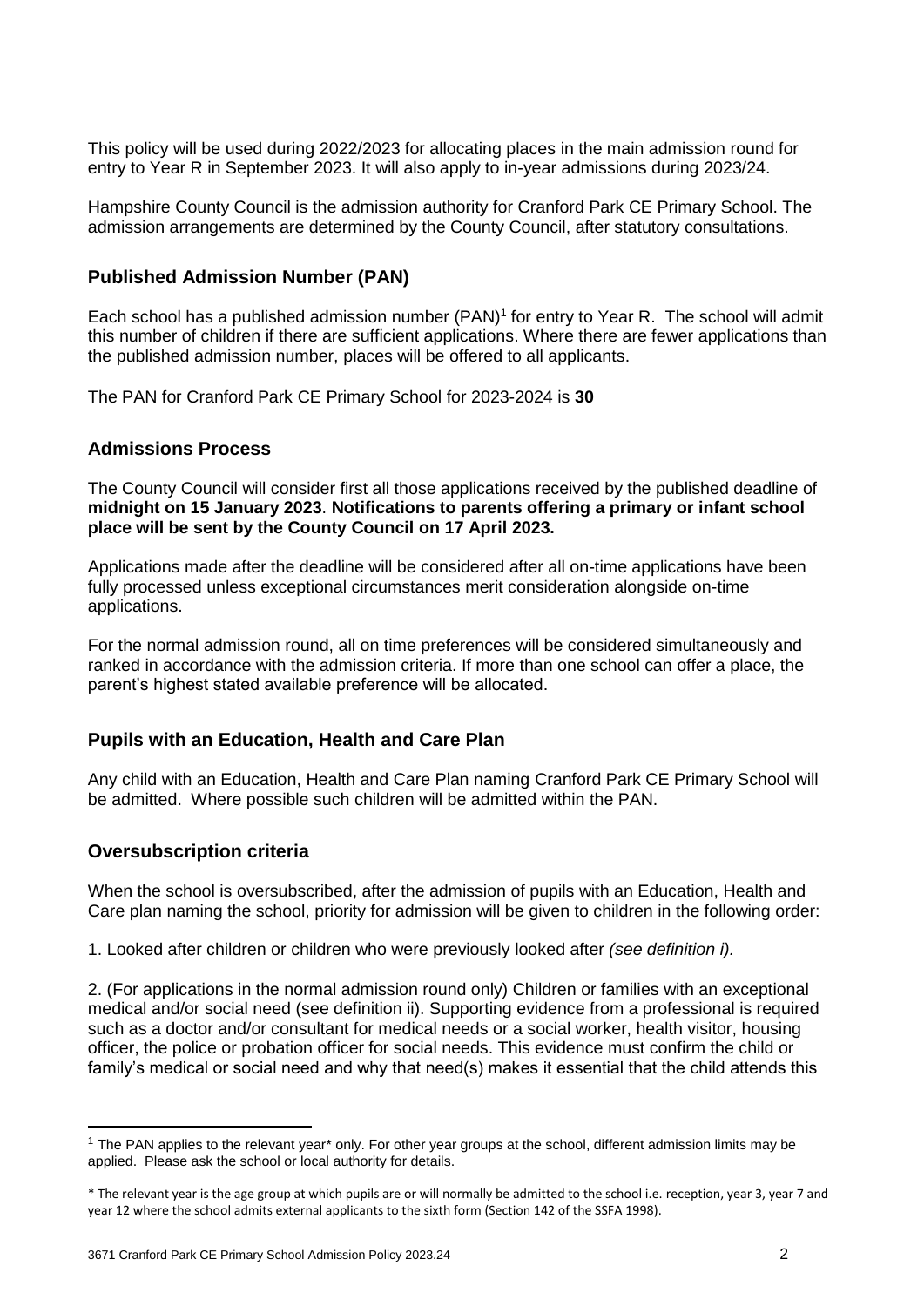school rather than any other. If evidence is not submitted by the application deadline, the medical and/or social need cannot be considered.

3. Children of staff *(see definition iii)* who have, (1) been employed at Cranford Park CE Primary School for two or more years at the time at which the application for admission to the school is made, or (2) have been recruited to fill a vacant post for which there is a demonstrable skill shortage.

4. Children living **in** the catchment area *(see definition iv)* of Cranford Park CE Primary School who at the time of application have a sibling *(see definition v)* on the roll of Cranford Park CE Primary School who will still be on roll at the time of admission. [See 7 for additional children who may be considered under this criterion.]

5. Children living **in** the catchment area of Cranford Park CE Primary School with a parent who is an active member of the Church of England *(see definition vii)* and who requests admission on denominational grounds and provides relevant evidence.

6. Other children living **in** the catchment area of Cranford Park CE Primary School*.*

7. Children living **out** of the catchment area of Cranford Park CE Primary School who at the time of application have a sibling *(see definition v)* on the roll of Cranford Park CE Primary School who will still be on roll at the time of admission. [Where a sibling was allocated a place at Cranford Park CE Primary School in the normal admission round in a previous year because the child was displaced *(see definition vi)* from the catchment school for their address, the application will be considered under 4, above, subject to the siblings still living in the catchment area for the school from which they were displaced. In future normal admissions rounds a younger sibling will be considered to have been displaced where they were allocated a place at Cranford Park CE Primary School under this criterion as a consequence of their elder sibling's displacement and are still living in the catchment area for the school from which they were displaced].

8. Children living **out** of the catchment area of Cranford Park CE Primary School with a parent who is an active member of the Church of England *(see definition vii)* and who requests admission on denominational grounds and provides relevant evidence.

9. Other children.

#### *Definitions*

(i) Looked after children are defined as those who are (a) in the care of a local authority, or (b) being provided with accommodation by a local authority in the exercise of their social services functions (see the definition in section 22(1) of the Children Act 1989). Previously looked after children are those who were looked after but immediately after being looked after became subject to an adoption order, child arrangements order, or special guardianship order. An adoption order is an order under section 46 of the Adoption and Children Act 2002 or section 12 of the Adoption Act 1976. Child arrangements orders are defined in section 8 of the Children Act 1989, as amended by section 12 of the Children and Families Act 2014. Child arrangements orders replace residence orders and any residence order in force prior to 22 April 2014 is deemed to be a child arrangements order. Section 14A of the Children Act 1989 defines a 'special guardianship order' as an order appointing one or more individuals to be a child's special guardian (or special quardians).

(ii) Applicants will only be considered under this criterion if on the application form (online or paper) they have ticked the appropriate box explicitly indicating that they wish for their application to be considered under medical / social need. 'Medical need' does not include mild medical conditions, such as asthma or allergies. 'Social need' does not include a parent's wish that a child attends the school because of a child's aptitude or ability or because their friends attend the school or because of routine childminding arrangements. Priority will be given to those children whose evidence establishes that they have a demonstrable and significant need to attend a particular school. Equally this priority will apply to children whose evidence establishes that a family member's physical or mental health or social needs mean that they have a demonstrable and significant need to attend a particular school. Evidence must confirm the circumstances of the case and must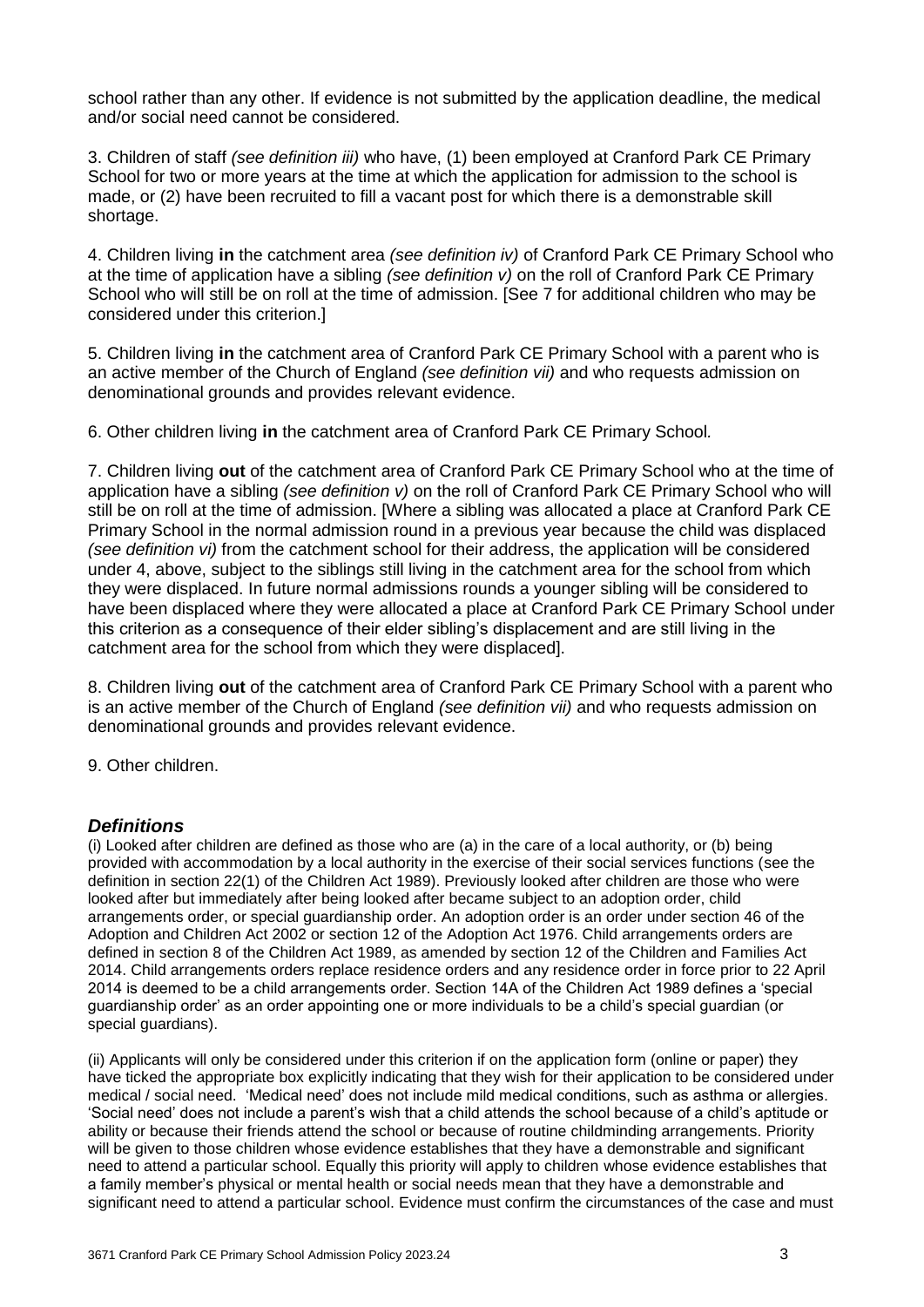set out why the child should attend a particular school and why no other school could meet the child's needs. Providing evidence does not guarantee that a child will be given priority at a particular school and in each case a decision will be made based on the merits of the case and whether the evidence demonstrates that a placement should be made at one particular school above any other.

(iii) 'Staff' includes all those on the payroll of Cranford Park CE Primary School who (specific to clause (1)) have been an employee continuously for two years at the time of application. 'Children of staff' refers to situations where the staff member is the natural parent, the legal guardian or a resident step parent.

(iv) A map of the school's catchment area is available on the school's details page of the Hampshire County Council website [www.hants.gov.uk/educationandlearning/findaschool.](http://www.hants.gov.uk/educationandlearning/findaschool)

(v) 'Sibling' refers to brother or sister, half brother or half sister, adoptive brother or adoptive sister, foster brother or foster sister, step brother or step sister living as one family unit at the same address. It will also be applied to situations where a full, half or adopted brother or sister are living at separate addresses. Criteria 4 and 7 include children who at the time of application have a sibling for whom the offer of a place at Cranford Park CE Primary School even if the sibling is not yet attending.

(vi) 'Displaced' refers to a child who was refused a place at the catchment school in the normal admissions round having named it in the application and was not offered a higher named preference school.

(vii) 'Active member of the Church of England' is defined as attending worship at a Church of England church at least twice a month for the previous two years before the date of application\*. Parents applying under criterion 5 or 8 must complete a Supplementary Information Form (SIF) which asks for declaration and verification of active membership. The SIF is available to download and print from the County website [\(www.hants.gov.uk/admissions\)](http://www.hants.gov.uk/admissions) or from the school on request. It cannot be completed online. The completed SIF must be returned to the school by the application deadline.

\**In the event that during the period specified for attendance at worship, the church has been closed for public worship and has not provided alternative premises for that worship, the requirements of these*  [admissions] arrangements in relation to attendance, will only apply to the period when the church or *alternative premises have been available for public worship.*

#### **Tie-breaker**

If the school is oversubscribed from within any of the above categories, straight line distance will be used to prioritise applications; applicants living nearer the school have priority. Distances will be measured from the Ordnance Survey home address point to the school address point using Hampshire County Council's Geographic Information Systems (GIS). Distances to multiple dwellings will give priority to the ground floor over the first floor and so on. On individual floors, distances will be measured to the stairs leading to the communal entrance. Where two or more applicants are equidistant, random allocation will be used to allocate the place. An explanation of the random allocation procedure is available on the County website. This method of prioritising admissions will also apply to any 'school specific' criterion unless otherwise stated in the school's brochure.

# **Additional Information**

#### **Permanent Residence**

The child's permanent residence is where they live, normally including weekends and during school holidays as well as during the week, and should be used for the application. The permanent address of children who spend part of their week with one parent and part with the other, at different addresses, will be the address at which they spend most of their time.

#### **Multiple births**

Where a twin or child from a multiple birth is offered the last place available within the PAN, any further twin or child of the same multiple birth will also be offered a place, if the parents so wish, even though this may raise the number in the year group above the school's PAN.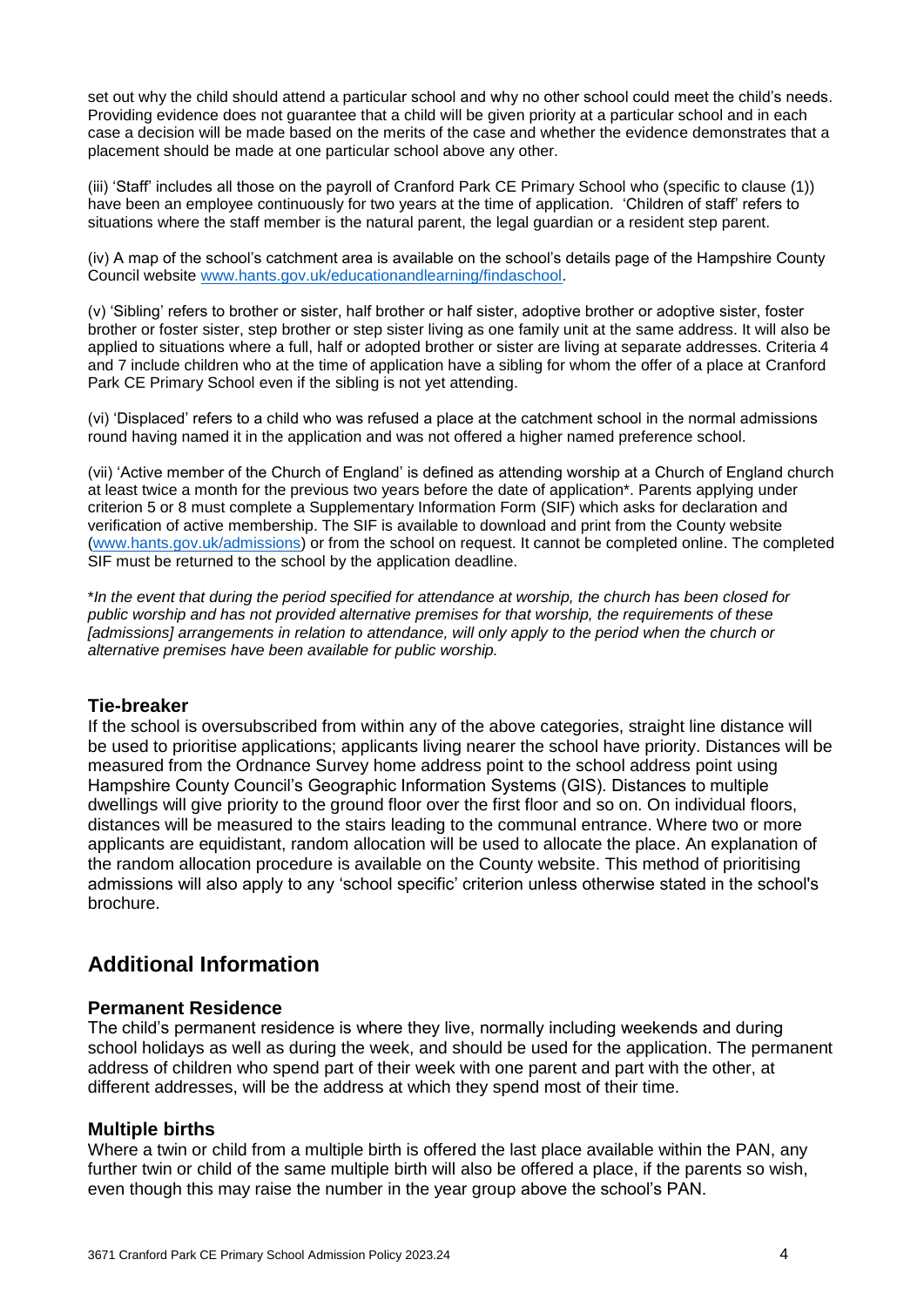# **Fair Access placements by the local authority**

Outside the normal admission round, it may sometimes be necessary for a pupil to be placed by the local authority, or a local placement panel acting on behalf of the authority, in a particular school even if there is a waiting list for admission. Such placements will be made in accordance with Hampshire County Council's Fair Access Protocol. The Protocol is based on legislation and government guidance.

# **Waiting lists**

Waiting lists will be established for each year group where more applications are received than places available. For main round admissions to Year R, the waiting list will be maintained centrally by the local authority until 31 August 2023.At all other times, and for other year groups, waiting lists will be operated by schools on behalf of the local authority.

Any places that become available will be offered to the child at the top of the list on the day the place became available. The waiting list is ordered according to the criteria of the admission policy with no account being taken of the length of time on the waiting list or any priority order expressed as part of the main admission round. Fair Access admissions and school closure arrangements will take priority over the waiting list.

The waiting list will be reviewed and revised –

- each time a child is added to, or removed from, the waiting list;
- when a child's changed circumstances affect their priority;

For entry to Year R, the waiting list will remain open until 31 August 2024, at which point all names will be removed. For all other year groups, waiting lists will remain open until 31 August of each year. Parents who want their child to be considered for a place at the school in the following school year must submit a new in-year application in the August preceding the new school year. Schools will send a decision letter within the first 10 days of the new term.

#### **Starting school**

Pupils born between 1 September 2018 and 31 August 2019 (inclusive) are entitled to full-time schooling from September 2023. Parents can choose to defer their child's admission until later in the school year (but not beyond the start of the term after they reach compulsory school age). Children can also attend part-time until they reach compulsory school age. Parents must discuss their child's starting arrangements with the school once an offer has been secured.

Children with birthdays between:

- 1 September and 31 December 2018 (inclusive) reach compulsory school age on 31 December 2023, at the start of the spring term 2024.
- 1 January and 31 March 2019 (inclusive) reach compulsory school age on 31 March 2024, at the start of the summer term 2024.
- 1 April and 31 August 2019 (inclusive) reach compulsory school age on 31 August 2024, at the start of the new school year in September 2024.

Parents of summer born children (those born between 1 April and 31 August) who are particularly concerned about their child's readiness for school can request to delay their child's entry to Year R for an entire school year until September 2024. This is called decelerated admission. In making such a request, parents would be expected to state clearly why they felt decelerated admission to Year R was in their child's best interests. It is recommended that parents considering such a request contact the local authority in the autumn term 2022 to ensure that an informed decision is made. Guidance on decelerated admission for summer born children, including how to make a request, is available on the County website at [www.hants.gov.uk/ad-summerborn.](http://www.hants.gov.uk/ad-summerborn)

# **Admission of children outside their normal age group**